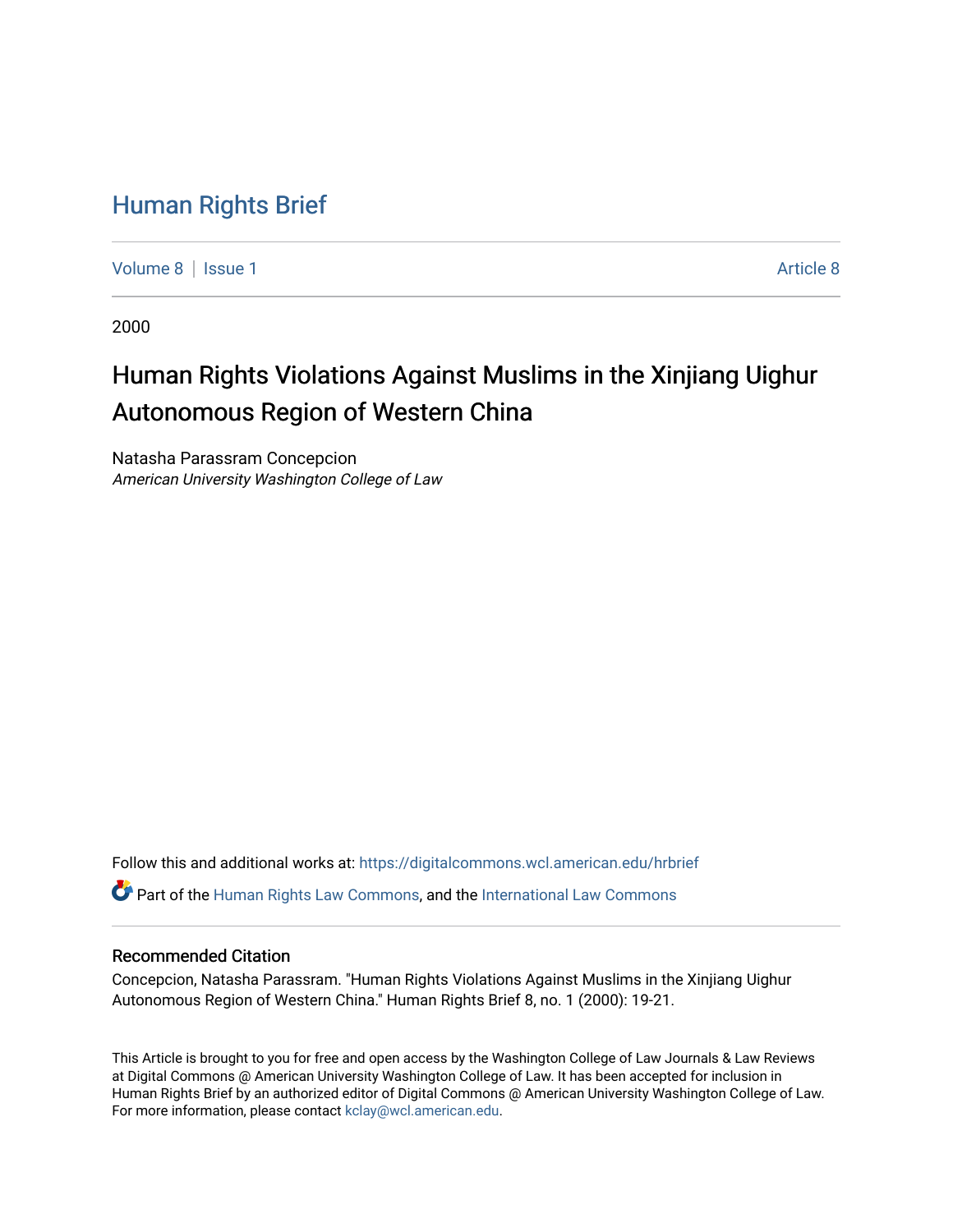## **Human Rights Violations Against Muslims in the Xinjiang Uighur Autonomous Region of Western China**

The disintegration of<br>the Soviet Union<br>resulted in the forma-<br>tion of several new and unstathe Soviet Union resulted in the formable Central Asian states, located around the Chinese border. This instability is a major source of concern for the Chinese government, which fears the unrest could lead to destabilization of some of its provinces. Today, there are five autonomous regions in China where national minority citizens are allowed some form of limited representation in regional



government institutions. The Xinjiang Uighur Autonomous Region (XUAR), where approximately eight million Uighurs the predominantly Muslim inhabitants—currently reside, is one of these five regions.

The XUAR is a strategically important region within China, reportedly rich in oil and gas, and used by the Chinese government for nuclear bomb testing. In order to maintain its hold over the region, the Chinese government has responded to the threat of destabilization by tolerating, to some degree, the Muslim religious practices in the XUAR. At the end of the 1980s, however, local unrest in the XUAR led the government to initiate a crackdown on what they believed to be local nationalism and separatist sentiments.

In 1997 and 1998, violence in the region escalated. According to Amnesty International, fighting between small groups of Uighurs and ethnic Chinese (Han) security forces, as well as attacks by Uighur opposition groups against Chinese government officials, are intensifying in response to the Uighurs' growing discontent over government discrimination, interference with their religious and cultural rights, official corruption, and denial of equal economic opportunity.

The Chinese government's response continues to be harsh and repressive. As a result of these violent outbreaks in the XUAR, the Chinese government launched a campaign against suspected separatists, subjecting many Uighurs to arbitrary arrest, detention,

> **[T]he Chinese government launched a campaign against suspected separatists, subjecting many Uighurs to arbitrary arrest, detention, imprisonment, torture, unfair trials, and summary executions.**

imprisonment, torture, unfair trials, and summary executions. On August 11, 1999, for example, government officials arrested Rebiya Kadeer, an important businesswoman and one of the most prominent women among the Uighur ethnic minority population, in Urumqi, the capital of the XUAR. According to both Amnesty International and Human Rights Watch, Kadeer, charged with "providing secret information to foreigners," received eight

*by Natasha Parassram Concepcion\**

actions against Kadeer are meant to punish both her and her husband, a former political prisoner, for publicly speaking out against the government's treatment of the Uighurs. Despite the fact that the Chinese government signed the International Covenant on Civil and Political Rights

years imprisonment. The Chinese government's

(ICCPR) and ratified the UN Convention against Torture and Other Cruel, Inhuman or Degrading Treatment or

Punishment (CAT), it continues to perpetrate massive human rights abuses against the Uighur population, directly in violation of its international human rights obligations under these two treaties.

#### **Background**

#### *Political and Religious History*

The Uighurs have resided in the Tarim basin in Western China since the sixth century. At times Uighurs experienced self-rule, independent of their powerful neighbors, China and Russia. Beginning around 1750, however, the Chinese political sphere gradually incorporated the Uighurs. Xinjiang officially became a province of China in 1884, but retained some strong Russian influences and ties.

The Manchu Quing dynasty, which controlled the region until its fall in 1910, referred to the region as the "new dominion" (*xinjiang*). After the collapse of the Machu Quing dynasty, competition among the three major players in the region— China, Russia and Great Britain—resulted in the Xinjiang region being extremely unstable and divided. During this time, the Uighurs unsuccessfully attempted to regain their independence on two separate occasions.

By 1949, internal strife in China culminated in the People's Liberation Army's ascension to power and the establishment of the People's Republic of China under communist rule. The communist authorities moved to consolidate their power in Xinjiang by trying to erase Russian influence in the region. In 1950, for example, the new Chinese government initiated a program to promote Han immigration into Xinjiang. With the influx of Han into the region, the Uighurs began to feel marginalized in their own land, and viewed the increasing integration with China as a threat to their cultural survival. In 1955, the government established the Xinjiang Uighur Autonomous Region (XUAR), a region within China's borders but with self-autonomy. This autonomy, however, is limited because the Chinese Communist Party continues to make almost all policy decisions. In addition, Han, who are relatively recent arrivals in the XUAR, receive many of the official government posts in the XUAR. Such governmental policies contribute to the tension and sporadic eruptions of violence between the Han and Uighur populations.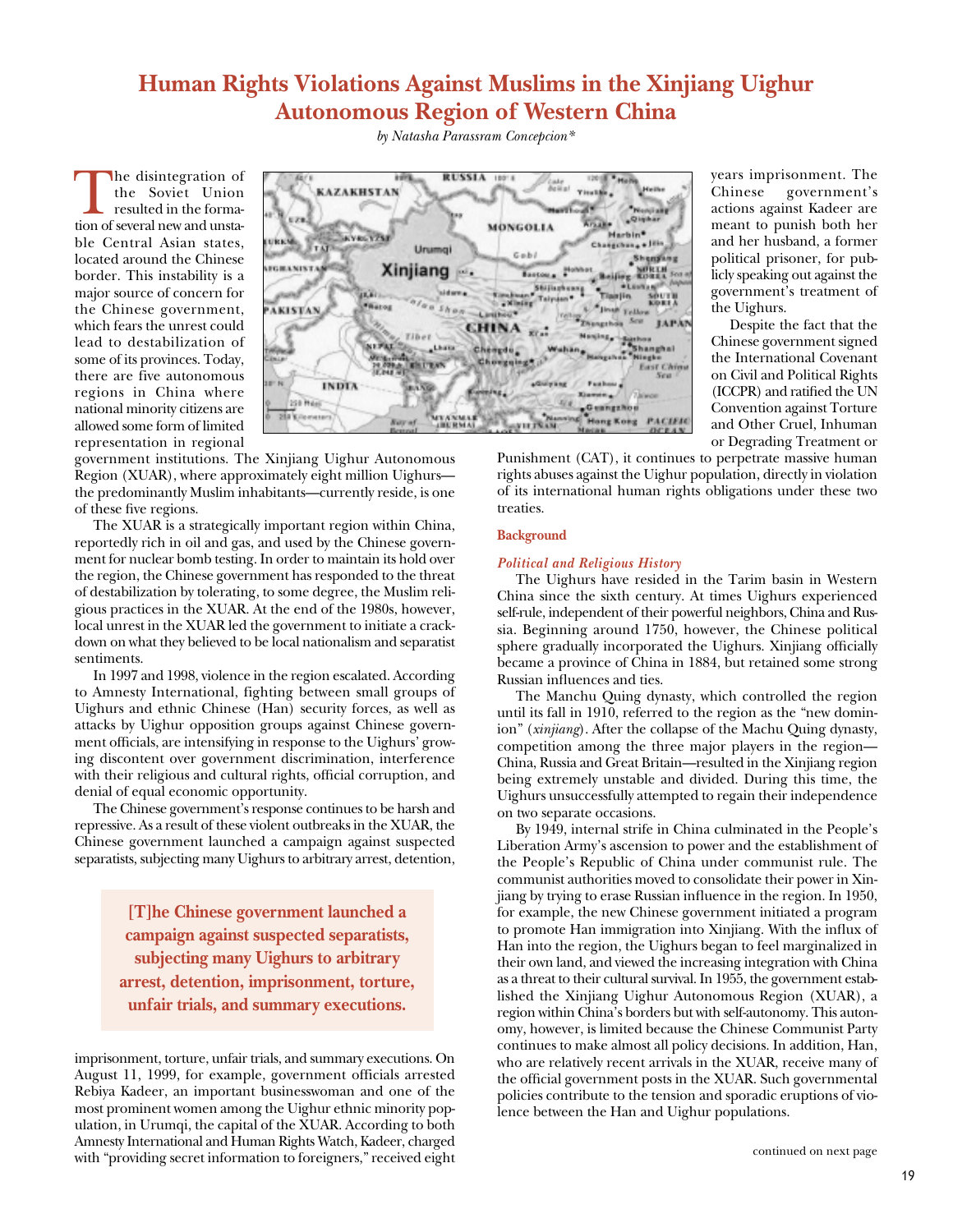**Western China,** continued from previous page

Religion also has been a source of contention between the Uighurs and the Chinese government. Although the Uighurs adopted Islam sometime between the fifteenth and seventeenth centuries, the term Uighur was not associated with Islam until 1935, when the Chinese Nationalists officially defined the Uighurs as an ethnic group of oasis-dwelling Muslims in the Tarim basin. As part of their Muslim religious practice, the Uighurs generally pray five times a day and celebrate two major Islamic festivals each year— Lesser Bairam (the Festival of Fastbreaking) and Cobran (the Sacrifice Festival). During the month immediately preceding Lesser Bairam, the Uighurs fast until sunset, and break fast on Lesser Bairam. Seventy days later, they celebrate Cobran, a three-day festival during which Uighurs wear national costumes, celebrate Muslim services, eat mutton, sing songs, pray, and dance.

#### **Human Rights Violations in the XUAR**

The Uighurs face severe economic, racial, social, and cultural discrimination by the Chinese government. In addition, Amnesty International indicates that religion and political organization are the two primary motivations behind the governmental repression of the Uighurs and the significant increase of human rights violations in the XUAR region. Fearing Islam might feed ethnic nationalism and a separatist movement, the Chinese government began to severely curtail the political and religious practices of the Muslim Uighurs in the 1980s and 1990s.

The mounting tension between the Chinese government and the Uighur population culminated in an eruption of violence over the past five years. Three major events were responsible for sparking violent confrontations between Chinese police forces and the Uighurs. The first occurred in 1995 with the revival of the *meshrep*, an old system that dealt with social issues. The *meshrep* is analogous to a traditional social party in which large groups of people congregate to speak, play music, sing, or recite poetry. For the Chinese government, these *meshreps* represented a threat because they attempted to revive cultural and Islamic traditions. Consequently, this attempt at social organization—perceived by the government as a form of political organization—was met with heavy government repression. The second event to fuel the violence was the 1995 disappearance of Abdul Kayum, an Islamic preacher (*imam*), at a mosque in Khotan (Hetian). The third incident

resulted from a series of protests in 1997 in the city of Gulja (Yining). Clashes between demonstrators calling for the equal treatment of Uighurs and police forces resulted in hundreds arrested, injured, or killed.

Since that time, and according to the most recent U.S. State Department Country Report on Human Rights Practices in China, the Chinese authorities have been ferociously

targeting suspected Uighur nationalists, separatists, and independent Muslim religious leaders.

#### *Denial of Judicial Guarantees*

The Chinese government continues to routinely jail Uighurs for their suspected separatist views and for exercising their religious freedom and fundamental human rights. In many cases, prisoners are not charged or tried, and are held incommunicado. In other cases, prisoners are sentenced to lengthy prison terms for essentially non-violent activities, such as demonstrating.

According to a 1999 Amnesty International Report on human rights violations in the XUAR, even if prisoners receive a trial, the process is a mere formality because political authorities typically





XUAR storefront in Arabic and Chinese.

have already determined the prisoner's fate. Furthermore, prisoners have very limited access to lawyers, and in many cases they are merely informed of their sentences after a court has adjudicated the case in a private session. Prisoners also are sometimes taken to public sentencing rallies where their sentences are read in front of hundreds or thousands of people.

The inordinate imposition of the death penalty in the XUAR is particularly disturbing. Many political prisoners are sentenced to death and executed; the XUAR continues to have the highest ratio of death sentences relative to its population size. According to Amnesty International, it is the only region within China where, in recent years, political prisoners are routinely executed for their political beliefs.

#### *Torture*

Uighur prisoners often are tortured while in prison to extract confessions. Amnesty International reports that such torture includes: sleep and food deprivation; severe beatings with either fists or other instruments, sometimes while suspended by the arms or feet; electric shocks; handcuffing or tying prisoners in ways causing severe pain and suffering; exposure to extreme cold or heat;

**Many political prisoners are sentenced to death and executed; the XUAR continues to have the highest ratio of death sentences relative to its population size.**

using trained dogs to attack prisoners; inserting sticks or needles under finger nails or having fingernails pulled out entirely; and administering injections causing the prisoner to "become mentally unbalanced or to lose the ability to speak coherently." Other methods of torture not used elsewhere in China include putting pepper, chili-powder or other substances in the mouth, nose, or genital organs;

and inserting horse hairs or wires into the male prisoners' penises.

#### **China's International Human Rights Obligations**

China is legally bound to respect the human rights treaties it has ratified. Under traditional principles of international law, without ratification by a state, a treaty may not be enforced against that state unless the treaty codifies customary international law. Currently, China has signed, but not ratified, the International Covenant on Civil and Political Rights (ICCPR), and has ratified to the UN Convention Against Torture and other Cruel, Inhuman or Degrading Treatment or Punishment (CAT).